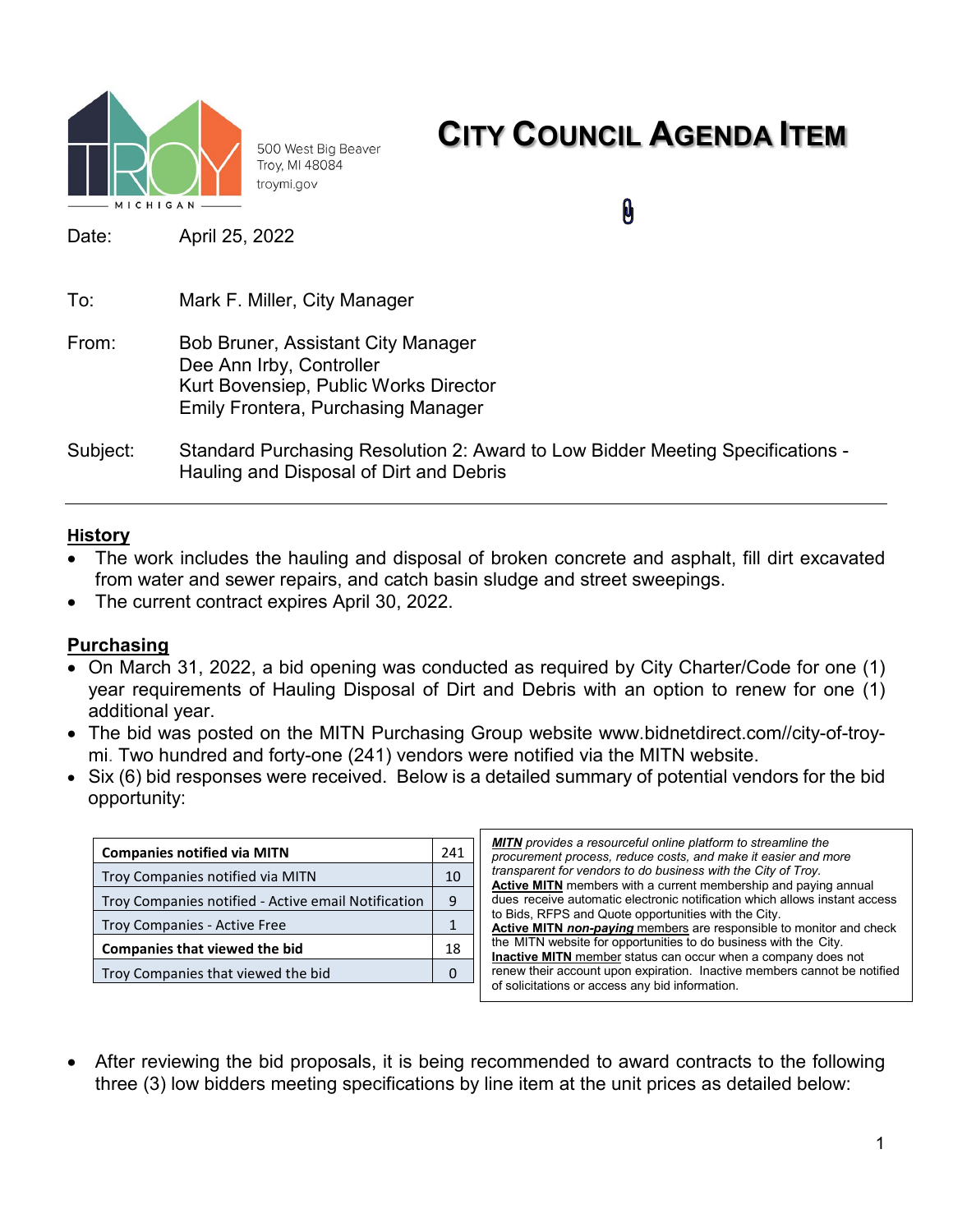

500 West Big Beaver Troy, MI 48084 troymi.gov

# **CITY COUNCIL AGENDA ITEM**

### **Purchasing (continued)**

| Item                                      | Est Qty per<br>Ton | Price per<br>Ton | <b>Est Total</b><br>Cost |  |
|-------------------------------------------|--------------------|------------------|--------------------------|--|
| <b>Maloney Trucking</b>                   |                    |                  |                          |  |
| 2. Broken Asphalt                         | 5000               | \$8.50           | \$42,500.00              |  |
| 4. Catch Basin Sludge and Street Sweeping | 1500               | \$22.70          | \$34,050.00              |  |
| Ahern Contracting Inc.                    |                    |                  |                          |  |
| 1. Broken Concrete                        | 3000               | \$7.94           | \$23,820.00              |  |
| <b>Universal Consolidated Enterprises</b> |                    |                  |                          |  |
| 3. Fill Dirt                              | 7000               | \$10.45          | \$73,150.00              |  |
| <b>Estimated Total Cost</b>               |                    |                  | <u>\$173,520.00</u>      |  |

#### **Financial**

Funds are budgeted and available through the Public Works operating budgets for the Streets and Water Divisions for the 2022 and 2023 fiscal years.

#### **Recommendation**

City Management recommends awarding one (1) year contracts with the option to renew for one (1) additional year to the low bidders meeting specifications, *Maloney Trucking, LLC of Troy, MI* for line items 2 and 4, *Ahern Contracting Inc*. *of Chesterfield, MI* for item 1, and *Universal Consolidated Enterprises of Roseville, MI* for line item 3 for an estimated total cost of \$173,520.00, at unit prices contained in the bid tabulation opened March 31, 2022; contracts to expire on April 30, 2024.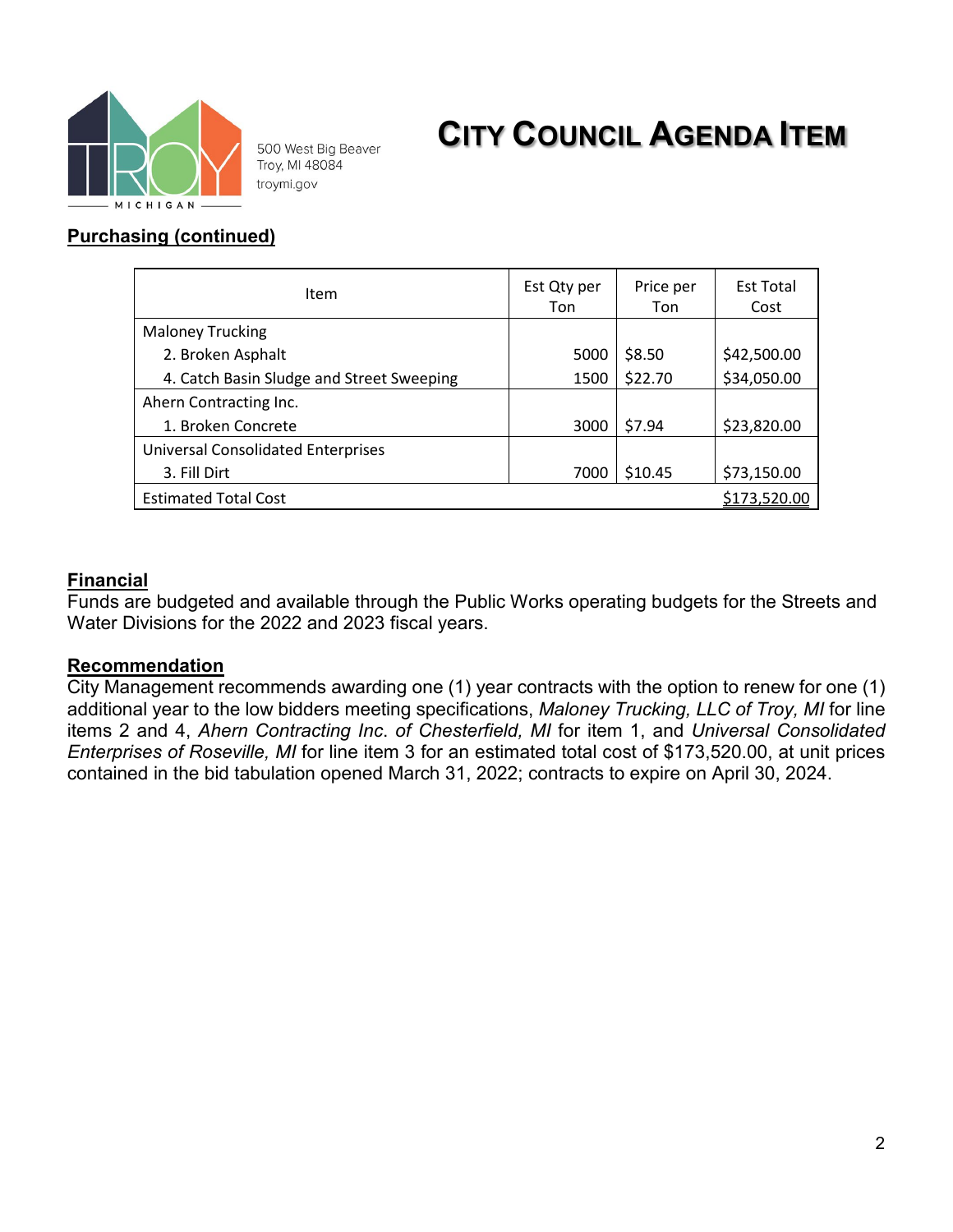#### CITY OF TROY BID TABULATION

#### HAULING/DISPOSAL OF DIRT AND DEBRIS

| <b>VENDOR NAME:</b>                                                                                                           |                                 |                                                                                                                                                                                                                                                                    |                         | Ahern Contracting Inc       |                                  | Jackie's Transport     |                                  | Latigo Transport                           |                                  |
|-------------------------------------------------------------------------------------------------------------------------------|---------------------------------|--------------------------------------------------------------------------------------------------------------------------------------------------------------------------------------------------------------------------------------------------------------------|-------------------------|-----------------------------|----------------------------------|------------------------|----------------------------------|--------------------------------------------|----------------------------------|
| CITY:                                                                                                                         |                                 |                                                                                                                                                                                                                                                                    | Chesterfield, MI        |                             | Northville, MI                   |                        | Imlay City, MI                   |                                            |                                  |
| PROPOSAL: One (1) year requirements of Hauling and Disposal of Dirt and Debris with an option to renew for one (1) additional |                                 |                                                                                                                                                                                                                                                                    |                         |                             |                                  |                        |                                  |                                            |                                  |
| year.                                                                                                                         |                                 |                                                                                                                                                                                                                                                                    |                         |                             |                                  |                        |                                  |                                            |                                  |
| #                                                                                                                             | <b>ITEM EST QTY</b><br>(TONS)   | <b>DESCRIPTION</b>                                                                                                                                                                                                                                                 |                         | PRICE/<br><b>TON</b>        | <b>EXTENSION</b><br><b>PRICE</b> | PRICE/<br><b>TON</b>   | <b>EXTENSION</b><br><b>PRICE</b> | PRICE/<br><b>TON</b>                       | <b>EXTENSION</b><br><b>PRICE</b> |
| 1                                                                                                                             | 3,000                           | Broken concrete with and without wire,<br>possibly mixed with fill dirt.                                                                                                                                                                                           |                         | \$7.94                      | \$23,820.00                      | \$10.64                | \$31,920.00                      | \$11.35                                    | \$34,050.00                      |
| $\overline{2}$                                                                                                                | 5,000                           | Broken asphalt possibly mixed with fill dirt.                                                                                                                                                                                                                      |                         | \$9.94                      | \$49,700.00                      | \$10.64                | \$53,200.00                      | \$11.35                                    | \$56,750.00                      |
| 3                                                                                                                             | 7,000                           | Fill Dirt, material excavated from water and<br>sewer repairs as well as ditching operations.<br>Material may include culverts, excessively<br>large stumps, logs, and wood materials that<br>contain unsegregatable impurities such as<br>cement, dirt and metal. |                         |                             | \$97,930.00                      | \$10.64                | \$74,480.00                      | \$16.00                                    | \$112,000.00                     |
| 4                                                                                                                             | 1,500                           | Catch basin sludge and street sweepings.                                                                                                                                                                                                                           |                         | \$29.00                     | \$43,500.00                      | \$29.89                | \$44,835.00                      | \$26.95                                    | \$40,425.00                      |
|                                                                                                                               |                                 |                                                                                                                                                                                                                                                                    | <b>ESTIMATED TOTAL:</b> | \$214,950.00                |                                  | \$204,435.00           |                                  | \$243,225.00                               |                                  |
|                                                                                                                               | Can Meet Disposal Schedule:     |                                                                                                                                                                                                                                                                    | Y or N                  |                             | Υ                                | Υ                      |                                  | Υ                                          |                                  |
|                                                                                                                               |                                 | <b>Contact Information:</b>                                                                                                                                                                                                                                        | Hrs of Operations:      | 7:00a.m. - 5:00p.m.         |                                  | 7AM-5PM                |                                  | 8AM - 5PM                                  |                                  |
|                                                                                                                               |                                 |                                                                                                                                                                                                                                                                    | 24 Hour Phone #:        |                             | 810-343-0403                     |                        | 248-344-0047                     |                                            | 810-343-3371                     |
|                                                                                                                               | Site Visit Date:                |                                                                                                                                                                                                                                                                    |                         | 03/30/22                    |                                  | Did not visit          |                                  | Did Not Visit                              |                                  |
|                                                                                                                               | <b>Disposal Site:</b>           |                                                                                                                                                                                                                                                                    |                         | Pine Tree Acres<br>Landfill |                                  | Arbor Hills Northville |                                  | Pine Tree Acres - Eagle<br>Valley Landfill |                                  |
|                                                                                                                               | Approved Site:                  |                                                                                                                                                                                                                                                                    | Y or N                  | Y                           |                                  | Y                      |                                  | Υ                                          |                                  |
|                                                                                                                               | EPA Permit #:                   |                                                                                                                                                                                                                                                                    |                         | 4169                        |                                  | 475946                 |                                  | <b>Blank</b>                               |                                  |
|                                                                                                                               | References:                     |                                                                                                                                                                                                                                                                    | Y or N                  | Υ                           |                                  | Υ                      |                                  | Y                                          |                                  |
|                                                                                                                               | Insurance Met:                  |                                                                                                                                                                                                                                                                    | Y or N                  |                             | Υ                                | Y                      |                                  | Υ                                          |                                  |
| All or None Award:                                                                                                            |                                 | Y or N                                                                                                                                                                                                                                                             |                         | ${\sf N}$                   |                                  | ${\sf N}$              |                                  | ${\sf N}$                                  |                                  |
| Payment Terms:                                                                                                                |                                 |                                                                                                                                                                                                                                                                    | Net 60                  |                             | <b>Net 30</b>                    |                        | Net 30                           |                                            |                                  |
| Warranty:                                                                                                                     |                                 | N/A                                                                                                                                                                                                                                                                |                         | No                          |                                  | <b>Blank</b>           |                                  |                                            |                                  |
|                                                                                                                               | Delivery Time:                  |                                                                                                                                                                                                                                                                    | 48 hours                |                             | 48 hour notice                   |                        | 48 hours                         |                                            |                                  |
|                                                                                                                               | Y or N<br>Exceptions:           |                                                                                                                                                                                                                                                                    | <b>Blank</b>            |                             | <b>Blank</b>                     |                        | <b>Blank</b>                     |                                            |                                  |
|                                                                                                                               | Y or N<br>Acknowledgement:      |                                                                                                                                                                                                                                                                    | Y                       |                             | Y                                |                        | Y                                |                                            |                                  |
|                                                                                                                               | <b>Equipment List Provided:</b> |                                                                                                                                                                                                                                                                    | Y or N                  | Y                           |                                  | Y                      |                                  | Y                                          |                                  |
|                                                                                                                               | Forms:                          |                                                                                                                                                                                                                                                                    | Y or N                  |                             | Y                                |                        | Y                                |                                            | Y                                |